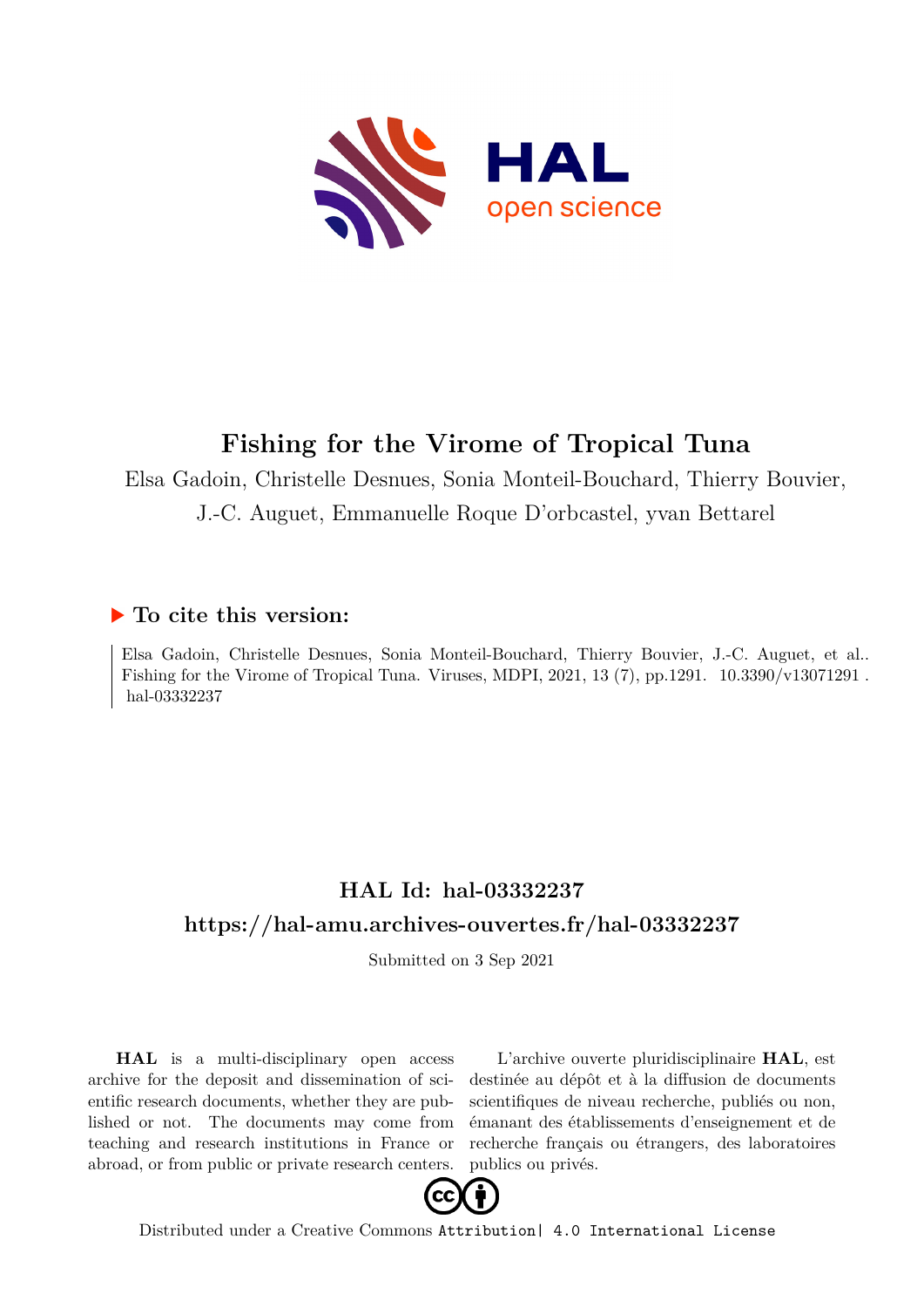



## *Article* **Fishing for the Virome of Tropical Tuna**

**Elsa Gadoin 1,\*, Christelle Desnues <sup>2</sup> , Sonia Monteil-Bouchard <sup>2</sup> , Thierry Bouvier <sup>1</sup> [,](https://orcid.org/0000-0002-7151-5680) Jean-Christophe Auguet <sup>1</sup> , Emmanuelle Roque d'Orbcastel <sup>1</sup> and Yvan Bettarel <sup>1</sup>**

- <sup>1</sup> MARBEC, Université de Montpellier, CNRS, Ifremer, IRD, 34095 Montpellier, France; thierry.bouvier@cnrs.fr (T.B.); Jean-christophe.AUGUET@cnrs.fr (J.-C.A.); emmanuelle.roque@ifremer.fr (E.R.d.); yvan.bettarel@ird.fr (Y.B.)
- <sup>2</sup> Mediterranean Institute of Oceanography (MIO), 13009 Marseille, France; christelle.desnues@univ-amu.fr (C.D.); sonia.monteil@univ-amu.fr (S.M.-B.)
- **\*** Correspondence: elsa.gadoin@umontpellier.fr

**Abstract:** While planktonic viruses have received much attention in recent decades, knowledge of the virome of marine organisms, especially fish, still remains rudimentary. This is notably the case with tuna, which are among the most consumed fish worldwide and represent considerable economic, social and nutritional value. Yet the composition of the tuna virome and its biological and environmental determinants remain unknown. To begin to address this gap, we investigated the taxonomic diversity of viral communities inhabiting the skin mucus, gut and liver of two major tropical tuna species (skipjack and yellowfin) in individuals fished in the Atlantic and Indian Oceans. While we found significant differences in the virome composition between the organs, this was totally independent of the tuna species or sex. The tuna virome was mainly dominated by eukaryotic viruses in the digestive organs (gut and liver), while bacteriophages were predominant in the mucus. We observed the presence of specific viral families in each organ, some previously identified as fish or human pathogens (e.g., *Iridoviridae, Parvoviridae*, *Alloherpesviridae*, *Papillomaviridae*). Interestingly, we also detected a 'core virome' that was shared by all the organs and was mainly composed of *Caudovirales*, *Microviridae* and *Circoviridae*. These results show that tuna host a mosaic of viral niches, whose establishment, role and circulation remain to be elucidated.

**Keywords:** tuna; virome diversity; microbiome

#### **1. Introduction**

Marine animals live in close and complex interactions with an abundant and diverse assemblage of viruses, typically made up of bacteriophages and eukaryotic viruses. Both are suspected to play an essential role in the health of the host, either by contributing to its immune system [1,2] or, conversely, by transmitting infections in tissues [3]. In recent years, only a handful of studies have explored the virome of marine invertebrates such as corals [4–6] or sponges [7], while those studying marine vertebrates are even scarcer [8,9]. This is particularly true for marine fish, the viromes of which the ecological determinants, variability between species, organs, sex, areas of distribution, as well as risks and benefits to the host, are virtually unknown.

Tuna are an interesting model for investigating the fish virome since they are (i) a keystone species and top predators in pelagic ecosystems, (ii) one of the most consumed fish species worldwide [10], and (iii) microbiologically sensitive, as the consumption of tuna presents a risk of food poisoning linked to the presence of pathogenic—histamineproducing—bacteria [11].

In this study, we aimed to describe the taxonomic diversity of viral communities inhabiting the skin mucus, gut and liver of two major tropical tuna species (skipjack and yellowfin) in individuals of similar sizes sampled in the Atlantic and Indian Oceans. We sought to identify shared and specific viral taxa in these three key organs and to characterize the influences of species, sex and sampling site on the composition of their virome.



**Citation:** Gadoin, E.; Desnues, C.; Monteil-Bouchard, S.; Bouvier, T.; Auguet, J.-C.; Roque d'Orbcastel, E.; Bettarel, Y. Fishing for the Virome of Tropical Tuna. *Viruses* **2021**, *13*, 1291. <https://doi.org/10.3390/v13071291>

Academic Editor: Tae-Jin Choi

Received: 10 June 2021 Accepted: 29 June 2021 Published: 2 July 2021

**Publisher's Note:** MDPI stays neutral with regard to jurisdictional claims in published maps and institutional affiliations.



**Copyright:** © 2021 by the authors. Licensee MDPI, Basel, Switzerland. This article is an open access article distributed under the terms and conditions of the Creative Commons Attribution (CC BY) license (https:/[/](https://creativecommons.org/licenses/by/4.0/) [creativecommons.org/licenses/by/](https://creativecommons.org/licenses/by/4.0/)  $4.0/$ ).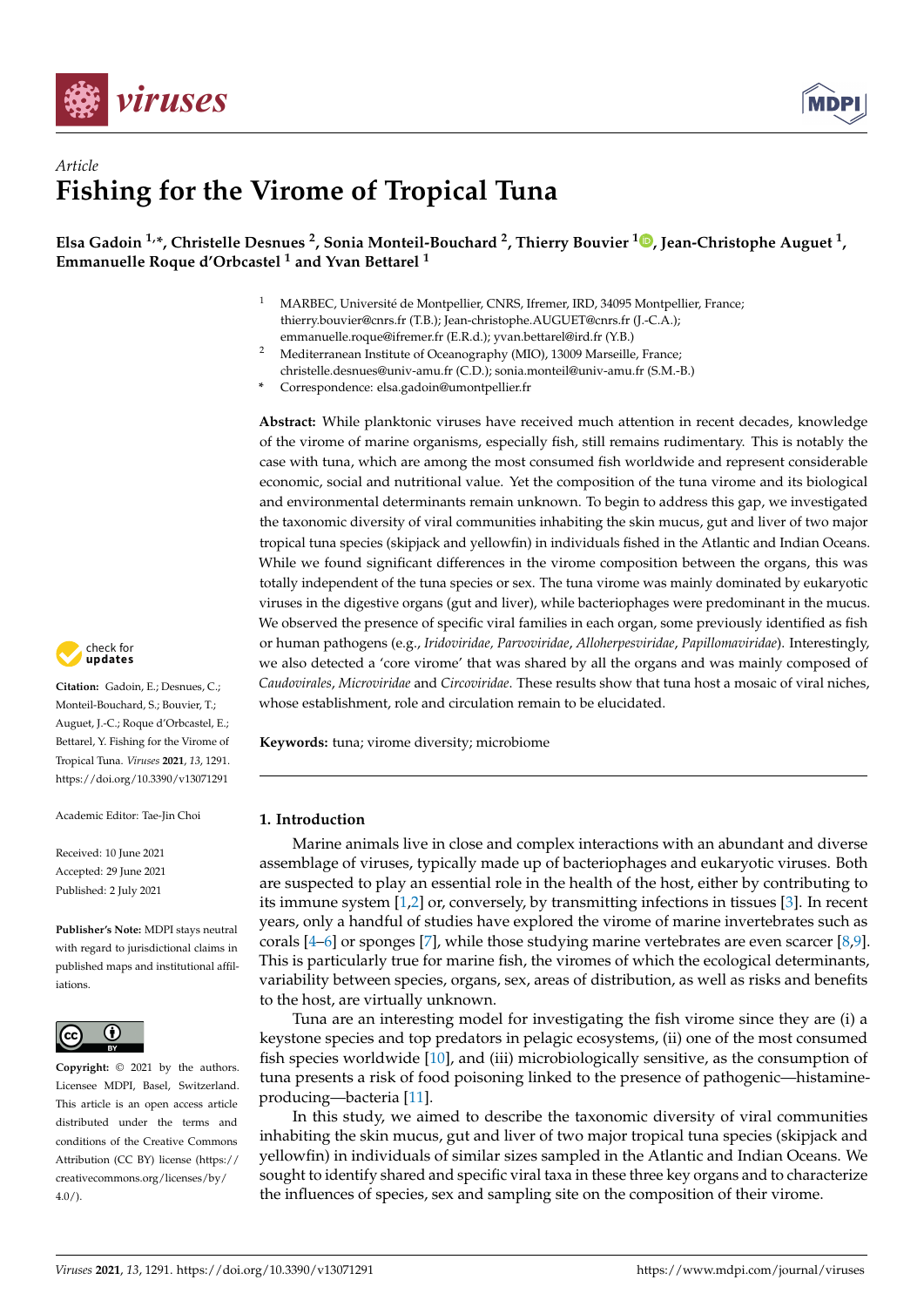#### **2. Materials and Methods**

#### *2.1. Sampling Procedure*

*Tuna.* All skipjack (*Katsuwonus pelamis,* SKJ) and yellowfin (*Thunnus albacares,* YLF) tuna used in this study were sampled around fish aggregating devices (FAD), in the Atlantic (Ivory Coast, Gulf of Guinea, N04°55'00", W03°42'19.97) and Indian Oceans (Reunion Island, S20°57'816", E55°04'457"), during campaigns in July (10–11) and September (26–29) 2018, respectively. In total, 21 tuna were sampled in the Gulf of Guinea (6 skipjack and 15 yellowfin) and 27 off Reunion Island (18 skipjack and 9 yellowfin). In both locations the sampling and euthanasia of the fish were performed by professional fishermen working for the French National Research Institute for Sustainable Development (IRD) Exploited Tropical Pelagic Ecosystems Observatory (certified ISO 9001:2015). A hook and line were used, and the tuna always handled by the mouth using a clamp; euthanasia was performed by cervical dislocation (following European directive 2010/63/UE) immediately after capture. All participants wore gloves to avoid contamination during sampling.

#### *2.2. Sampling of the Skin Mucus, Gut and Liver*

*Skin mucus layer*. The superficial mucus layer was sampled immediately after the death by swabbing one side of the body surface, which remained untouched. Avoiding the head, which was manipulated during euthanasia, buccal swabs (Isohelix®, Harrietsham, UK SK-2S swabs) were rubbed from the back of the operculum to the caudal peduncle.

*Gastrointestinal content*. After the sampling of the skin mucus, fish were individually placed in plastic bags and immediately stored on ice before dissection (within 5 h after sampling). Back in the laboratory, each individual was dissected using sterile tools: the gastrointestinal tract was extracted and cut from below the stomach to the rectum. Placed on a sterile surface, the content of each gut was expelled by squeezing, and the collected contents (minimum volume of 5 mL) were homogenized before sampling.

*Liver*. Using a sterile cutter and forceps, a longitudinal piece of about  $1 \times 0.2 \times 0.2$ cm was cut from the right lobe (the largest) of the liver in each individual tuna. To avoid contamination from any other internal organs or fluids, the collected liver samples were rinsed with distilled water (through 0.2-µm filters).

*Storage.* All skin mucus, gut and liver samples were placed in 5 mL sterile cryovials, frozen in liquid nitrogen and stored at −80 ◦C in the laboratory until nucleic acid extraction.

#### *2.3. Viral Nucleic Acid Extraction and Sequencing*

*Samples preparation*. Three individuals (triplicate) of each sex (male and female) of each species (skipjack and tuna) in each ocean (Atlantic and Indian) were selected (a total of  $n = 3$  indiv  $\times$  2 sex  $\times$  2 species  $\times$  2 oceans = 24 indiv). In each of the 24 tuna, skin mucus, gut and liver viral communities were sampled as described above (for a total of  $n = 3$  organs  $\times$  24 indiv = 72 biological samples).

To separate virus from bacteria and organic matter, all biological samples  $(n = 72)$ were suspended in 0.02  $\mu$ m filtered PBS. For gut ( $n = 24$ ) and liver ( $n = 24$ ), 1 g sub-samples were placed in 2 mL Eppendorf and completed with  $0.02 \mu m$  filtered PBS. For skin mucus samples ( $n = 24$ ), individual swabs were placed in 1.5 mL Eppendorf with 500  $\mu$ L of 0.02  $\mu$ m filtered PBS. Gut and skin mucus samples were vortexed at maximum speed, respectively, 10 and 5 min, while liver samples were crushed with a FatsPrep for 45 s at 6 ms/ms. All samples were then centrifugated 10 min at  $1500 \times g$  at  $4 \degree C$  and supernatants were collected. After a second centrifugation at 14,000× *g* at 4 ◦C for 15 min, supernatants were collected and put in clean Eppendorf (protocol adapted from Monteil-Bouchard et al., 2018) [12]. All resuspended samples were then digested 1 h at  $37 °C$  with a cocktail of enzymes composed of 100 µL of 10X TurboDNase buffer (®Invitrogen, Carlsbad, CA, USA), 20 µL of TurboDNase (2 U/µL,  $\mathbb{P}$ Invitrogen), 5 µL of RNase A (3.6 U/µL,  $\mathbb{P}$ Macherey Nagel, Düren, Germany), 5 μL of Exonuclease I (20 U/μL, ®ThermoFisher Scientific, Waltham, MA, USA) and 5  $\mu$ L of Benzonase (25 U/ $\mu$ L, <sup>®</sup>Merck Millipore, Molsheim, France) for 1 mL of sample [12].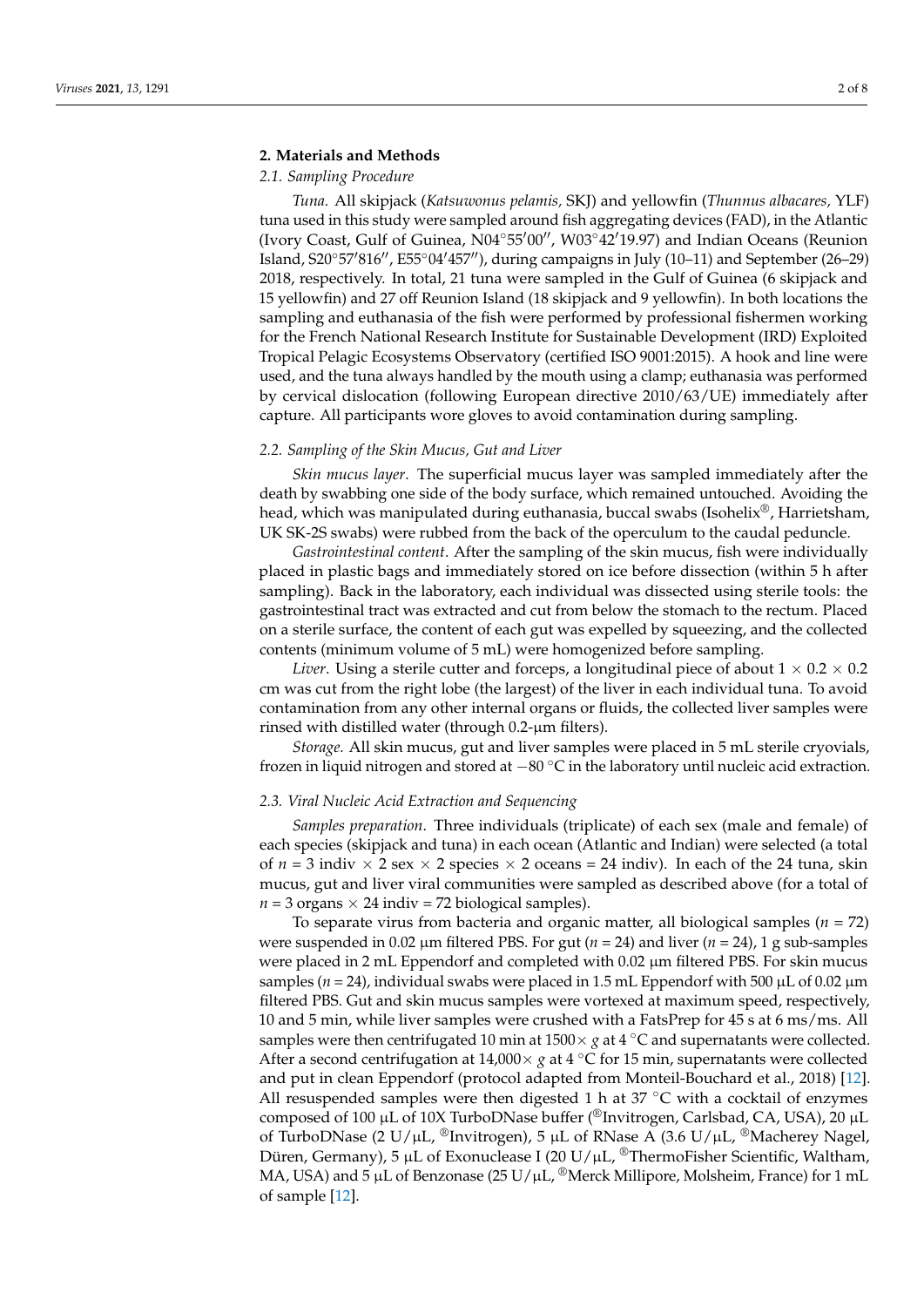*Nucleic acid extraction*. Viral nucleic acids were extracted from each sample (*n* = 72) using the Roche High Pure Viral Nucleic acid extraction kit (®Roche Diagnostics, Meylan, France) following the manufacturer's protocols. Following the extraction,  $1 \mu L$  of RNase OUT (40 U/ $\mu$ L, <sup>®</sup>Life Technologies, Saint Aubin, France) was added in all samples, then nucleic acid concentration was assessed using Qubit dsDNA high sensitivity  $(^{\circledR}$ Life Technologies), following the manufacturer's instructions.

After quantification, triplicate individuals were pooled prior to the sequencing. Subsamples of 100 ng of extracted nucleic acid were taken from each of the three individuals replicates and pooled. Thus, for each organ a single replicate per sex (male and female), per species (skipjack and yellowfin) and per sampling site (Atlantic or Indian ocean) was obtained, for a total of 24 samples to be sequenced (n = 3 organs  $\times$  2 species  $\times$  2 sex  $\times$ 2 sampling site = 24 samples).

*DNA amplification and purification*. DNA amplification was then performed in duplicate, using Genomiphi V3 kit (<sup>®</sup>GE Healthcare, Vélizy-Villacoublay, France) following the manufacturer's protocols. Duplicate amplifications of each sample were pooled, diluted with 60  $\mu$ L of biomolecular water and purified using NucleoFast plates ( $^{\circledR}$ Macherey Nagel). Plates were centrifugated 30 min at  $4000 \times g$ , 100 µL of molecular water were added in each well before a second 30 min centrifugation at  $4000 \times g$ . After the addition of 30  $\mu$ L of molecular water in each well, plates were agitated during 10 min before the collection of the eluded sampled placed in clean Eppendorf. Samples were sequenced using the Illumina MiSeq Technology with Nextera XT library kit in  $2 \times 250$  bp format.

#### *2.4. Viral Sequences Treatment and Analysis*

A total of 70,552,236 raw paired reads were obtained and trimmed, filtered, mapped and assembled into contigs/scaffolds using CLCgenomics7. Trimming parameters allowed the selection of sequences with a minimum length of 50 nucleotides and a quality above 0.05, resulting in 70,124,886 trimmed paired-reads. After assembly, the 828,771 contigs, with an average length of 596 bp (range 17 bp–117,982 bp), were aligned (BLASTx) against the *nr* database using DIAMOND [13]. The taxonomical annotations were then determined with MEGAN (LCA top percent  $= 0.1$ ) [14]. Contigs assigned as bacteria or eukaryotes as well as non-assigned contigs were discarded and only the contigs assigned as viruses were analyzed (107,657 contigs). Viral sequences assigned as unknown viruses or unknown environmental marine viruses (45.64% of the assigned viral sequences) were removed from the analysis of viral communities' diversity. Composition of the viral communities was represented at the family level using graphic tools of the *ggplot* package in RStudio (R version 3.5.3).

#### *2.5. Statistical Analysis*

The effect of tuna species, sex, sampling site and organs on the composition of viral communities was determined by a one-factor PERMANOVA with 999 permutations on Bray–Curtis matrix, using the "adonis" function of the *vegan* package [15]. For all tests statistical significance was assumed when *p* value < 0.05.

#### **3. Results and Discussion**

#### *3.1. Tuna Host Specific Viral Niches*

The most striking finding was the discovery of a specific viral signature in the skin mucus, liver and gut, whatever the tuna species, sex or sampling site considered (Figure 1, Table 1). Interestingly, the proportion of bacteriophages varied greatly between the three organs, representing 55.4% of the assigned contigs in the skin mucus, but only 24.2% in the gut and 20.5% in the liver (Figure 1). Filipa-Silva et al. (2020) [8] also reported a substantial proportion of bacteriophages in the mucus layer of mackerel and seabream, but the digestive organs were not examined in their study. Our results are in line with the bacteriophages adherence to mucus (BAM) model, which postulates that animal mucosal surfaces harbor a high abundance of phages, which may act as a lytic barrier to limit the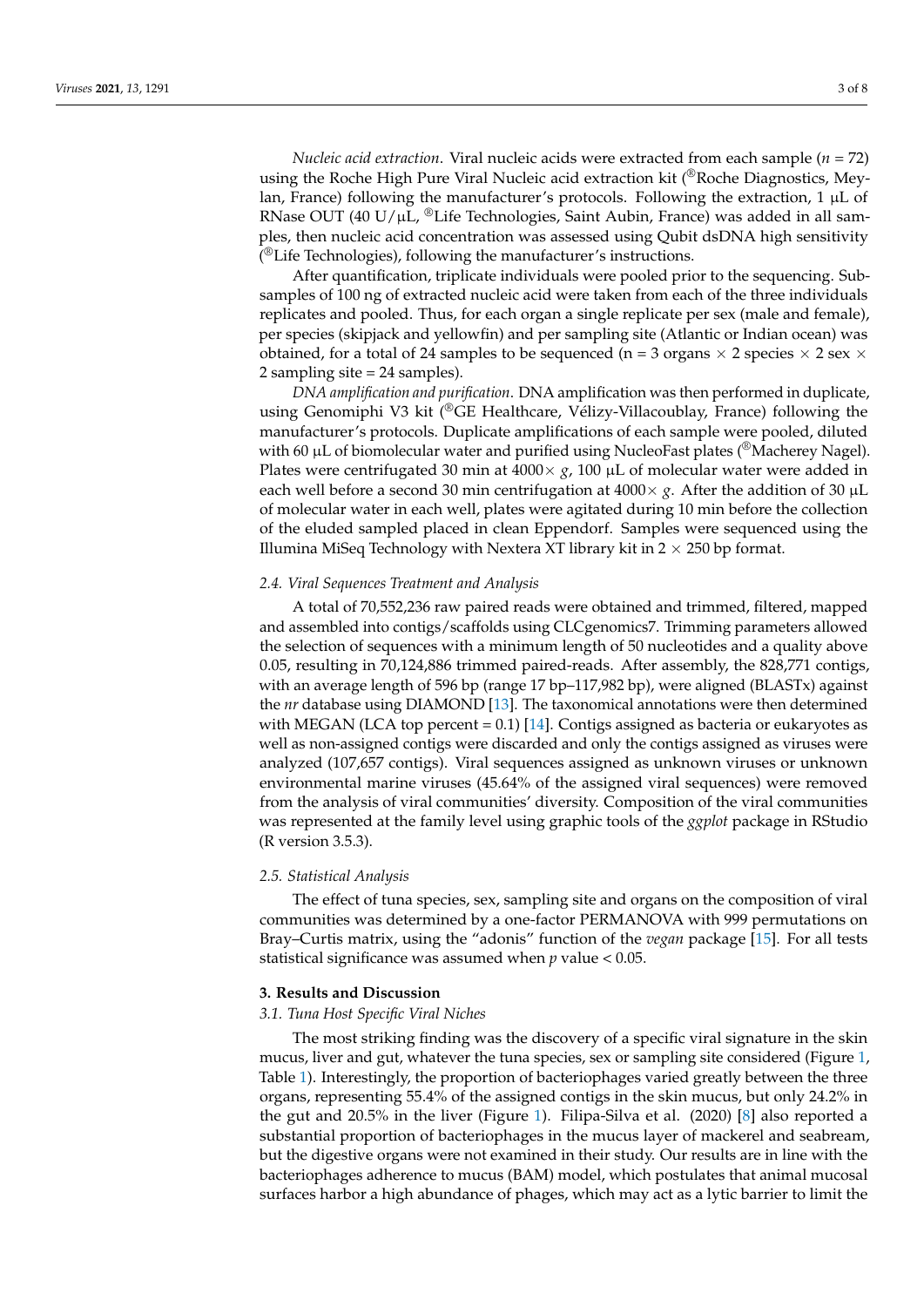

colonization of surrounding pathogens [1]. In this case, the prevalence of mucosal phages colonization of surrounding pathogens [1]. In this case, the prevalence of mucosal phages may indicate that tuna's skin is certainly an essential component of its immune system. may indicate that tuna's skin is certainly an essential component of its immune system.

the digestive organs were not examined in their study. Our results are in line with the

Bold taxa : members of the 'core virome

Figure 1. Relative abundance of viral genera in the gut, liver and skin mucus of yellowfin and skipjack tuna sampled in the Atlantic and Indian Oceans. Unknown and unclassified environmental viruses were removed from the analysis, thus, the calculation of relative abundance was based on the counts of each assigned contigs. Bold taxa were found within at least two organs and are thus members of the 'core virome'. Pie chart represents the percentage of bacteriophage and eukaryotic virus contigs within each organ. These percentages were calculated based on the standardized relative abundance of assigned contigs within each organ.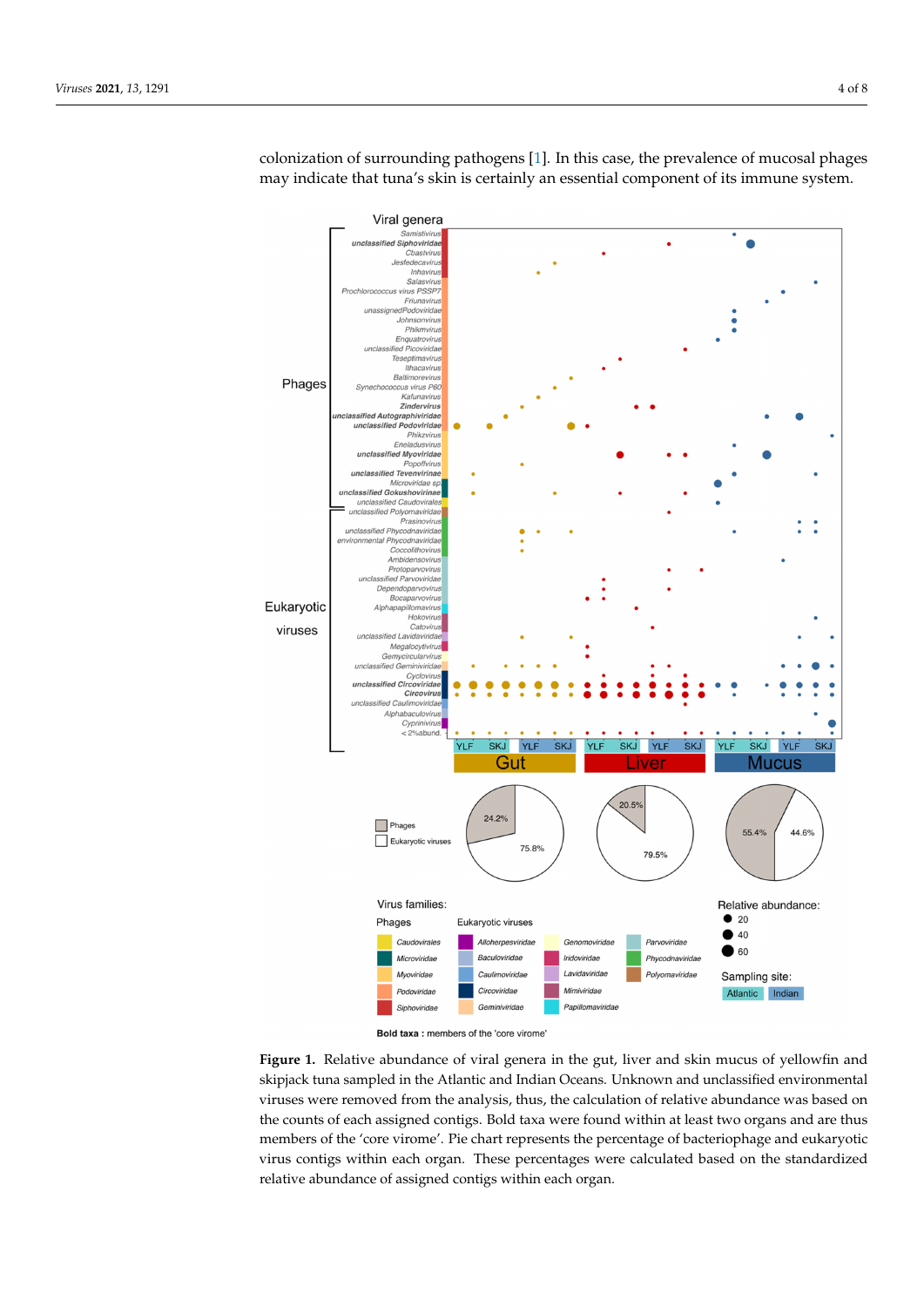|             | Organs      | Ocean       | <b>Species</b> | <b>Sex</b>  |
|-------------|-------------|-------------|----------------|-------------|
| All samples | $p = 0.001$ | $p = 0.138$ | $p = 0.718$    | $p = 0.999$ |
| Skin        |             | $p = 0.023$ | $p = 0.884$    | $p = 0.863$ |
| Gut         |             | $p = 0.122$ | $p = 0.159$    | $p = 0.919$ |
| Liver       |             | $v = 0.136$ | $p = 0.308$    | $v = 0.972$ |

**Table 1.** Effects of the organ, sampling site, tuna species and sex on the diversity of viral communities assessed with permutational ANOVAs (PERMANOVA, 999 permutations) based on Bray–Curtis dissimilarity matrices. Bold values indicate a significant effect of the tested factor (*p* < 0.05).

Although the liver and gut are well-known bacterial niches in vertebrates [16], bacteriophages represented no more than 20% of the assigned contigs in our samples, suggesting that eukaryotic viruses may prevail in fish digestive organs [17]. This strongly differs from observations in other vertebrates such as birds and mammals, where phages were found to be predominant within the gut microflora [18–20]. However, Ramírez-Martínez et al. (2018) [21] also demonstrated that eukaryotic viruses were dominant in the fecal virome of various wild migratory duck species. Further studies are necessary to examine whether this is a particular feature in fish.

By analyzing the virome composition in the skin, gut and liver samples, we identified several organ-specific viral taxa (Figure 1). *Alloherpesviridae*, a well-known fish pathogen family responsible for skin lesions [22] and able to cause significant losses in salmonid, sturgeon and catfish aquaculture [23], was only detected in the skin virome. Most of the gut-specific genera identified belonged to the *Podoviridae* and *Siphoviridae* phage families, and to the *Phycodnaviridae* family for eukaryotic viruses. The former are common in marine environments [24] and have been previously observed within the gut virome of various terrestrial [16,25] and marine organisms [5,7,8]. The latter are known to infect algae [26] and have been previously identified in coral and fish viromes [5,8]. Since tuna are carnivorous, the detection of algal viruses in their gut is likely due to the presence of microalgae, either directly swallowed during food and water intake, or indirectly through prey containing algae themselves. Interestingly, the liver exhibited the greatest diversity of unique eukaryotic viruses, including *Cyclovirus*, *Megalocytivirus* and several genera of *Parvoviridae*, recognized as severe fish pathogens [27,28]. *Papillomaviridae*, well-known as human and mammal pathogens, were detected in the tuna liver—they have also been found in gilthead seabream, where they co-occurred with *Iridoviridae* and *Polyomaviridae* [29]. One should note that despite similar treatments, the type of samples might have induced a bias in the analysis of viral communities, for organic tissues of the different samples might have reacted differently to the sample preparation proceedings.

#### *3.2. The Tuna 'Core Virome'*

While the virome composition was highly variable between the three organs, the findings also revealed the presence of several common taxa shared across the three organs. This 'core virome' was mainly composed of viral genera belonging to the *Myo*-, *Podo*-, *Sipho*and *Microviridae* families, as well as genera of *Circoviridae* and *Geminiviridae* (Figure 1). The presence of a core virome composed of *Caudovirales*, *Microviridae*, *Hepadnaviridae* and several RNA viruses has been previously reported in the gills and liver of horse mackerel and gilthead seabream [8]. Circulation of bacteriophages has been previously observed in mammals [1], thus the presence of a core virome within tuna might suggest a form of active circulation of microorganisms within the virome, which should be further investigated to understand its mechanisms as well as its role in the health of the host.

#### *3.3. Tuna Virome Composition Is Not Governed by Species or Sex*

Our results demonstrated that whatever the organ considered, the composition of the virome did not differ between the two species, nor sexes (Table 1). Adult skipjack and juvenile yellowfin tuna (the size classes sampled in our study), whether male or female, are very similar anatomically, physiologically and behaviorally [30]. They also share the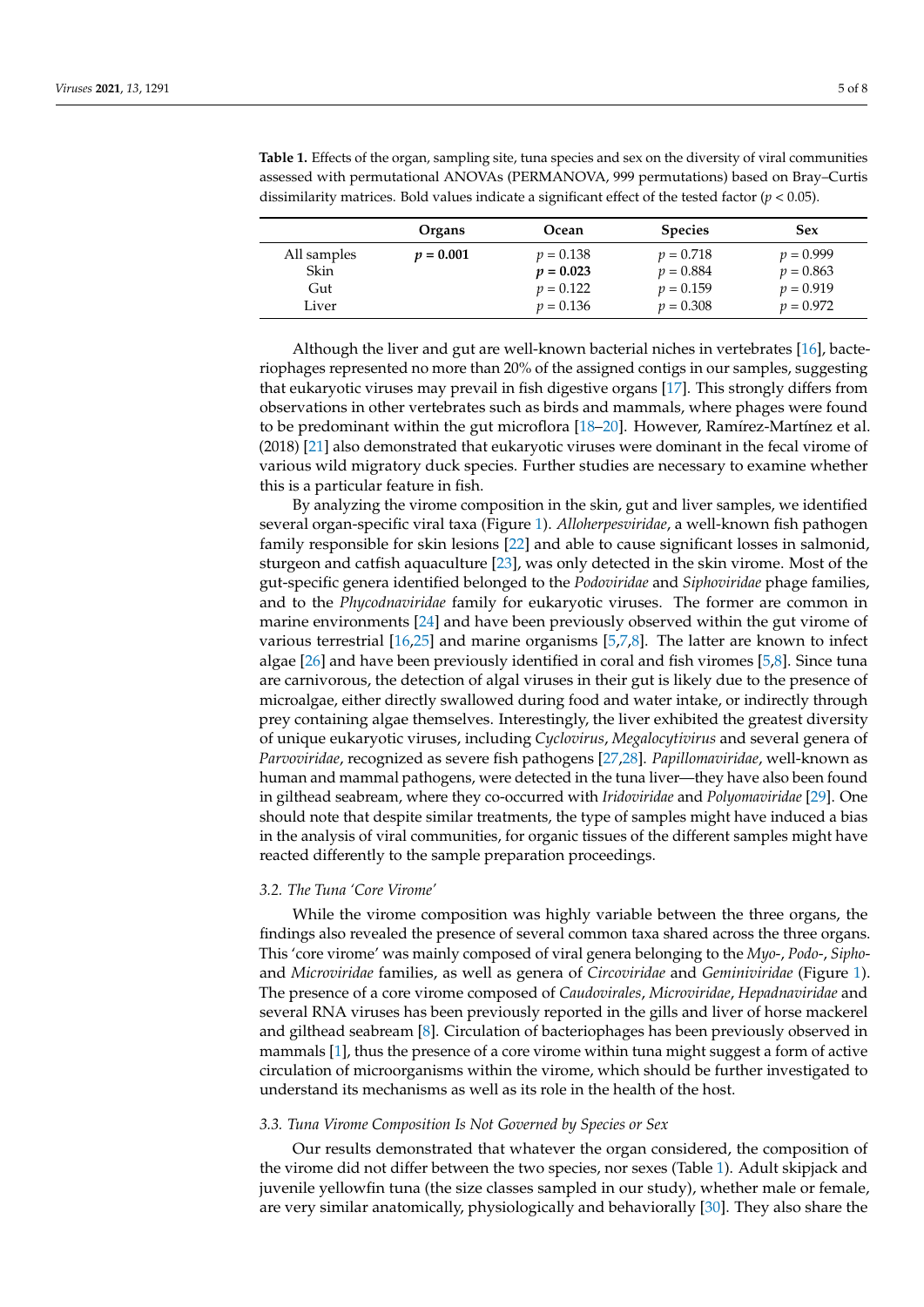same habitat in the water column [31], and usually feed on the same prey (i.e., mostly fish, crustaceans and cephalopods) [32]. These similarities might explain the homogeneity of the virome between the two species. It may also be assumed that the bacteriophages observed within the intestinal and hepatic virome are generalist phages, able to infect different bacterial genera ensuring similar functions within the microbiome.

In line with the strong convergences between male and female tuna mentioned above, skipjack and yellowfin do not show sexual dimorphism and are distinguished only by the gonads [33]. We know that a few metabolic and hormonal differences exist between the sexes, notably during the reproductive period [32], however, our results suggest that these differences do not appear to be critical in influencing the composition of the virome in any part of the fish.

#### *3.4. The Skin Virome Differs between Oceans*

The skin mucosal virome of both skipjack and yellowfin varied significantly across the two sampling sites (Table 1). The variability of the surface microbiome with environmental conditions is well known in marine organisms [34], including the bacteriome of various fish species [35], but also the virome of corals [5] and sponges [7]. It is well established that the plasticity of the surface microbiome plays an essential role in the immune system of the host [34]. Thus, factors such as the composition of the surrounding planktonic communities, temperature or pH are likely to induce variation in the skin microbiome in order to effectively preserve the health of the host organism [34]. While studies focusing on distantly related fish have observed a species-specific composition of the surface microbiome, its homogeneity between skipjack and yellowfin tuna might also be explained by their physiological and behavioral similarities and their phylogenetic closeness.

#### **4. Conclusions**

These results allow a pioneering characterization of the tuna meta-virome and provided new knowledge on the microbiome of marine organisms. Demonstrating the remarkable diversity of viruses associated with tuna, these findings raise questions about the role and implication of these viruses in the health of the host. Public health questions are also emerging as to whether these viruses can affect the health of fish consumers.

**Author Contributions:** Conceptualization, Y.B., C.D. and E.G.; methodology, E.G., S.M.-B., C.D.; software, E.G. and C.D.; validation, C.D. and Y.B.; formal analysis, E.G.; investigation, Y.B., C.D., E.G., T.B., E.R.d., J.-C.A.; resources, Y.B., T.B., E.R.d. and E.G.; data curation, C.D. and E.G.; writing original draft preparation, E.G., Y.B., C.D.; writing—review and editing, Y.B., C.D., S.M.-B., T.B., E.R.d., J.-C.A.; visualization, Y.B., C.D.; supervision, Y.B., C.D., and E.G.; project administration, Y.B.; funding acquisition, Y.B. All authors have read and agreed to the published version of the manuscript.

**Funding:** This research was funded by THE MOME Project and Montpellier University of Excellence (MUSE), and the APC was funded by the MOSANE project (JEAI IRD).

**Institutional Review Board Statement:** Not applicable.

**Informed Consent Statement:** Not applicable.

**Data Availability Statement:** Not applicable.

**Acknowledgments:** We thank the Montpellier University of Excellence (I-site MUSE; Project "The MOME") and the EC2CO program for their financial support. We are grateful to Antoinette Adingra, Justin Amendé, Nadège Kouadio, Philippe Cecchi, Aurélie Guillou and the Reunion Fishing Club of Saint Gilles les Bains, for their assistance during sampling. We thank Alexia Bordigoni and Felana Harilanto Andrianjakarivony for their help during the laboratory work and analyses of the data.

**Conflicts of Interest:** The authors declare no conflict of interest.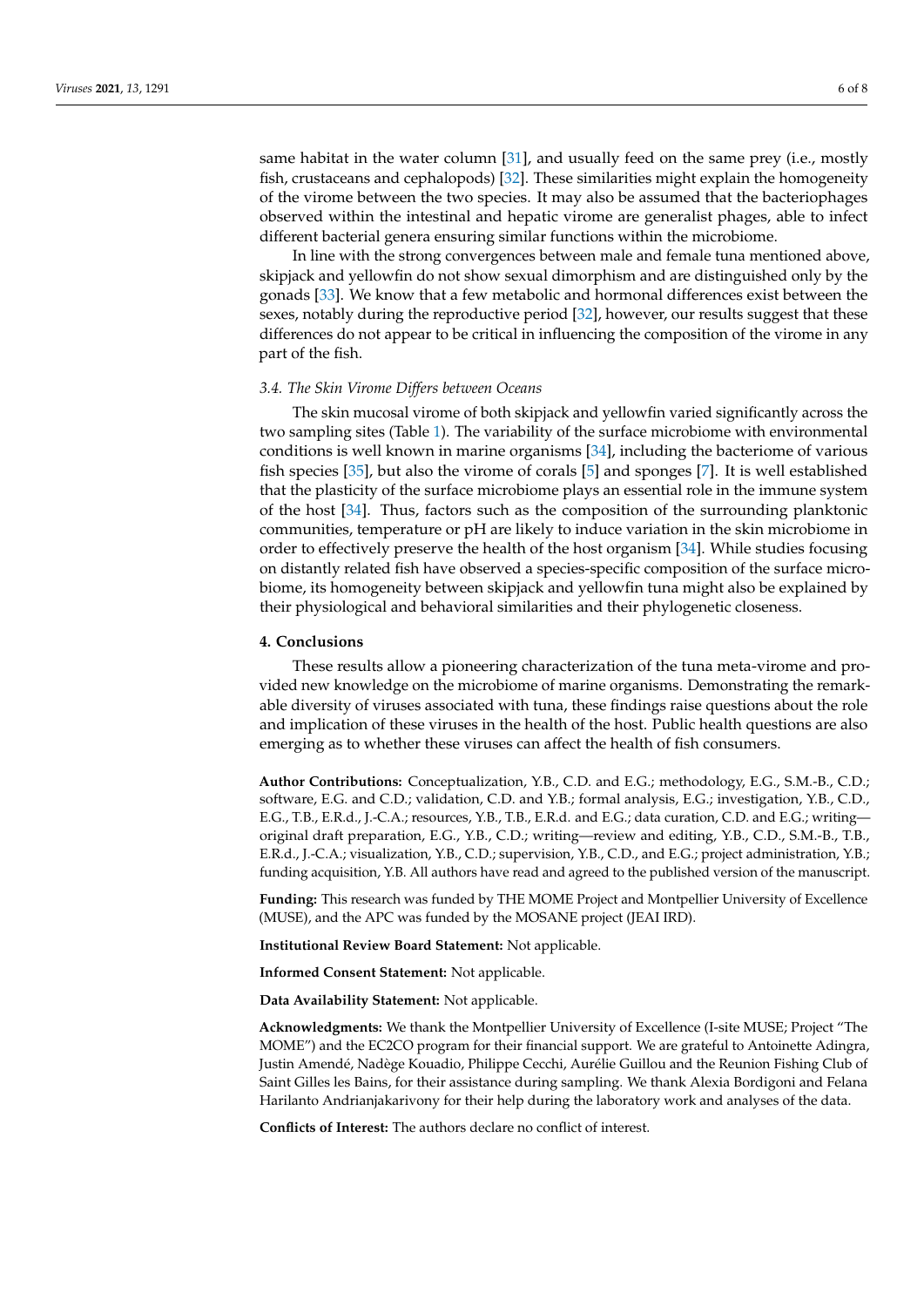#### **References**

- 1. Barr, J.J. A bacteriophages journey through the human body. *Immunol. Rev.* **2017**, *279*, 106–122. [\[CrossRef\]](http://doi.org/10.1111/imr.12565)
- 2. Knowles, B.; Silveira, C.; Bailey, B.A.; Barott, K.; Cantu, V.A.; Cobián-Güemes, A.G.; Coutinho, F.; Dinsdale, E.; Felts, B.; Furby, K.A.; et al. Lytic to temperate switching of viral communities. *Nature* **2016**, *531*, 466–470. [\[CrossRef\]](http://doi.org/10.1038/nature17193)
- 3. Laffy, P.W.; Botté, E.S.; Wood-Charlson, E.M.; Weynberg, K.D.; Rattei, T.; Webster, N.S. Thermal stress modifies the marine sponge virome. *Environ. Microbiol. Rep.* **2019**, 9. [\[CrossRef\]](http://doi.org/10.1111/1758-2229.12782) [\[PubMed\]](http://www.ncbi.nlm.nih.gov/pubmed/31283094)
- 4. Cárdenas, A.; Ye, J.; Ziegler, M.; Payet, J.P.; McMinds, R.; Thurber, R.V.; Voolstra, C.R. Coral-Associated Viral Assemblages from the Central Red Sea Align with Host Species and Contribute to Holobiont Genetic Diversity. *Front. Microbiol.* **2020**, *11*, 572534. [\[CrossRef\]](http://doi.org/10.3389/fmicb.2020.572534) [\[PubMed\]](http://www.ncbi.nlm.nih.gov/pubmed/33117317)
- 5. Thurber, R.V.; Payet, J.P.; Thurber, A.R.; Correa, A.M.S. Virus–host interactions and their roles in coral reef health and disease. *Nat. Rev. Microbiol.* **2017**, *15*, 205–216. [\[CrossRef\]](http://doi.org/10.1038/nrmicro.2016.176) [\[PubMed\]](http://www.ncbi.nlm.nih.gov/pubmed/28090075)
- 6. Van Oppen, M.J.H.; Leong, J.-A.; Gates, R.D. Coral-virus interactions: A double-edged sword? *Symbiosis* **2009**, *47*, 1–8. [\[CrossRef\]](http://doi.org/10.1007/BF03179964)
- 7. Pascelli, C.; Laffy, P.W.; Botté, E.; Kupresanin, M.; Rattei, T.; Lurgi, M.; Ravasi, T.; Webster, N.S. Viral ecogenomics across the Porifera. *Microbiome* **2020**, *8*, 1–22. [\[CrossRef\]](http://doi.org/10.1186/s40168-020-00919-5)
- 8. Filipa-Silva, A.; Parreira, R.; Martínez-Puchol, S.; Bofill-Mas, S.; Barreto Crespo, M.T.; Nunes, M. The Unexplored Virome of Two Atlantic Coast Fish: Contribution of Next-Generation Sequencing to Fish Virology. *Foods* **2020**, *9*, 1634. [\[CrossRef\]](http://doi.org/10.3390/foods9111634)
- 9. Geoghegan, J.L.; Di Giallonardo, F.; Wille, M.; Ortiz-Baez, A.S.; Costa, V.A.; Ghaly, T.; Mifsud, J.C.; Turnbull, O.M.; Bellwood, D.R.; Williamson, J.E.; et al. Virome composition in marine fish revealed by meta-transcriptomics. *Virus Evol.* **2021**, *7*, veab005. [\[CrossRef\]](http://doi.org/10.1093/ve/veab005)
- 10. FAO. *The State of World Fisheries and Aquaculture 2018—Meeting the Sustainable Development Goals*; FAO: Rome, Italy, 2018.
- 11. Hungerford, J.M. Scombroid poisoning: A review. *Toxicon* **2010**, *56*, 231–243. [\[CrossRef\]](http://doi.org/10.1016/j.toxicon.2010.02.006)
- 12. Monteil-Bouchard, S.; Temmam, S.; Desnues, C. Protocol for Generating Infectious RNA Viromes from Complex Biological Samples. In *The Human Virome*; Moya, A., Pérez Brocal, V., Eds.; Springer: New York, NY, USA, 2018; Volume 1838, pp. 25–36.
- 13. Buchfink, B.; Xie, C.; Huson, D.H. Fast and sensitive protein alignment using DIAMOND. *Nat. Methods* **2015**, *12*, 59–60. [\[CrossRef\]](http://doi.org/10.1038/nmeth.3176)
- 14. Huson, D.H.; Beier, S.; Flade, I.; Górska, A.; El-Hadidi, M.; Mitra, S.; Ruscheweyh, H.J.; Tappu, R. MEGAN Community Edition-Interactive Exploration and Analysis of Large-Scale Microbiome Sequencing Data. *PLoS Comput. Biol.* **2016**, *12*, e1004957. [\[CrossRef\]](http://doi.org/10.1371/journal.pcbi.1004957)
- 15. Dixon, P. VEGAN, a package of R functions for community ecology. *J. Veg. Sci.* **2003**, *14*, 927–930. [\[CrossRef\]](http://doi.org/10.1111/j.1654-1103.2003.tb02228.x)
- 16. Colston, T.J.; Jackson, C.R. Microbiome evolution along divergent branches of the vertebrate tree of life: What is known and unknown. *Mol. Ecol.* **2016**, *25*, 3776–3800. [\[CrossRef\]](http://doi.org/10.1111/mec.13730) [\[PubMed\]](http://www.ncbi.nlm.nih.gov/pubmed/27297628)
- 17. Geoghegan, J.L.; Di Giallonardo, F.; Cousins, K.; Shi, M.; Williamson, J.E.; Holmes, E.C. Hidden diversity and evolution of viruses in market fish. *Virus Evol.* **2018**, 4. [\[CrossRef\]](http://doi.org/10.1093/ve/vey031) [\[PubMed\]](http://www.ncbi.nlm.nih.gov/pubmed/30397510)
- 18. Chen, L.; Gu, W.; Liu, C.; Wang, W.; Li, N.; Chen, Y.; Lu, C.; Sun, X.; Han, Y.; Kuang, D.; et al. Characteristics of the tree shrew gut virome. *PLoS ONE* **2019**, *14*, e0212774. [\[CrossRef\]](http://doi.org/10.1371/journal.pone.0212774) [\[PubMed\]](http://www.ncbi.nlm.nih.gov/pubmed/30807598)
- 19. Duarte, M.A.; Silva, J.M.F.; Brito, C.R.; Teixeira, D.S.; Melo, F.L.; Ribeiro, B.M.; Nagata, T.; Campos, F.S. Faecal Virome Analysis of Wild Animals from Brazil. *Viruses* **2019**, *11*, 803. [\[CrossRef\]](http://doi.org/10.3390/v11090803)
- 20. Wang, H.; Ling, Y.; Shan, T.; Yang, S.; Xu, H.; Deng, X.; Delwart, E.; Zhang, W. Gut virome of mammals and birds reveals high genetic diversity of the family Microviridae. *Virus Evol.* **2019**, *5*, vez013. [\[CrossRef\]](http://doi.org/10.1093/ve/vez013) [\[PubMed\]](http://www.ncbi.nlm.nih.gov/pubmed/31191981)
- 21. Ramírez-Martínez, L.A.; Loza-Rubio, E.; Mosqueda, J.; González-Garay, M.L.; García-Espinosa, G. Fecal virome composition of migratory wild duck species. *PLoS ONE* **2018**, *13*, e0206970. [\[CrossRef\]](http://doi.org/10.1371/journal.pone.0206970) [\[PubMed\]](http://www.ncbi.nlm.nih.gov/pubmed/30462678)
- 22. Hanson, L.; Dishon, A.; Kotler, M. Herpesviruses that Infect Fish. *Viruses* **2011**, *3*, 2160–2191. [\[CrossRef\]](http://doi.org/10.3390/v3112160)
- 23. Hanson, L.; Doszpoly, A.; van Beurden, S.J.; de Oliveira Viadanna, P.H.; Waltzek, T. *Alloherpesviruses of Fish. Aquaculture Virology*; Elsevier: Amsterdam, The Netherlands, 2016; pp. 153–172.
- 24. Gregory, A.C.; Zayed, A.; Conceição-Neto, N.; Temperton, B.; Bolduc, B.; Alberti, A.; Ardyna, M.; Arkhipova, K.; Carmichael, M.; Cruaud, C.; et al. Marine DNA Viral Macro- and Microdiversity from Pole to Pole. *Cell* **2019**, *177*, 1109–1123.e14. [\[CrossRef\]](http://doi.org/10.1016/j.cell.2019.03.040) [\[PubMed\]](http://www.ncbi.nlm.nih.gov/pubmed/31031001)
- 25. Carding, S.R.; Davis, N.; Hoyles, L. Review article: The human intestinal virome in health and disease. *Aliment. Pharmacol. Ther.* **2017**, *46*, 800–815. [\[CrossRef\]](http://doi.org/10.1111/apt.14280)
- 26. Van Etten, J.L.; Graves, M.V.; Müller, D.G.; Boland, W.; Delaroque, N. Phycodnaviridae–large DNA algal viruses. *Arch. Virol.* **2002**, *147*, 1479–1516. [\[CrossRef\]](http://doi.org/10.1007/s00705-002-0822-6)
- 27. Liu, W.; Zhang, Y.; Ma, J.; Jiang, N.; Fan, Y.; Zhou, Y.; Cain, K.; Yi, M.; Jia, K.; Wen, H.; et al. Determination of a novel parvovirus pathogen associated with massive mortality in adult tilapia. *PLoS Pathog.* **2020**, *16*, e1008765. [\[CrossRef\]](http://doi.org/10.1371/journal.ppat.1008765) [\[PubMed\]](http://www.ncbi.nlm.nih.gov/pubmed/32970777)
- 28. Subramaniam, K.; Shariff, M.; Omar, A.R.; Hair-Bejo, M. Megalocytivirus infection in fish. *Rev. Aquac.* **2012**, *4*, 221–233. [\[CrossRef\]](http://doi.org/10.1111/j.1753-5131.2012.01075.x)
- 29. Labella, A.M.; Leiva-Rebollo, R.; Alejo, A.; Castro, D.; Borrego, J.J. Lymphocystis disease virus (LCDV-Sa), polyomavirus 1 (SaPyV1) and papillomavirus 1 (SaPV1) in samples of Mediterranean gilthead seabream. *Dis. Aquat. Org.* **2019**, *132*, 151–156. [\[CrossRef\]](http://doi.org/10.3354/dao03311) [\[PubMed\]](http://www.ncbi.nlm.nih.gov/pubmed/30628581)
- 30. Graham, J.B.; Dickson, K.A. Tuna comparative physiology. *J. Exp. Biol.* **2004**, *207*, 4015–4024. [\[CrossRef\]](http://doi.org/10.1242/jeb.01267)